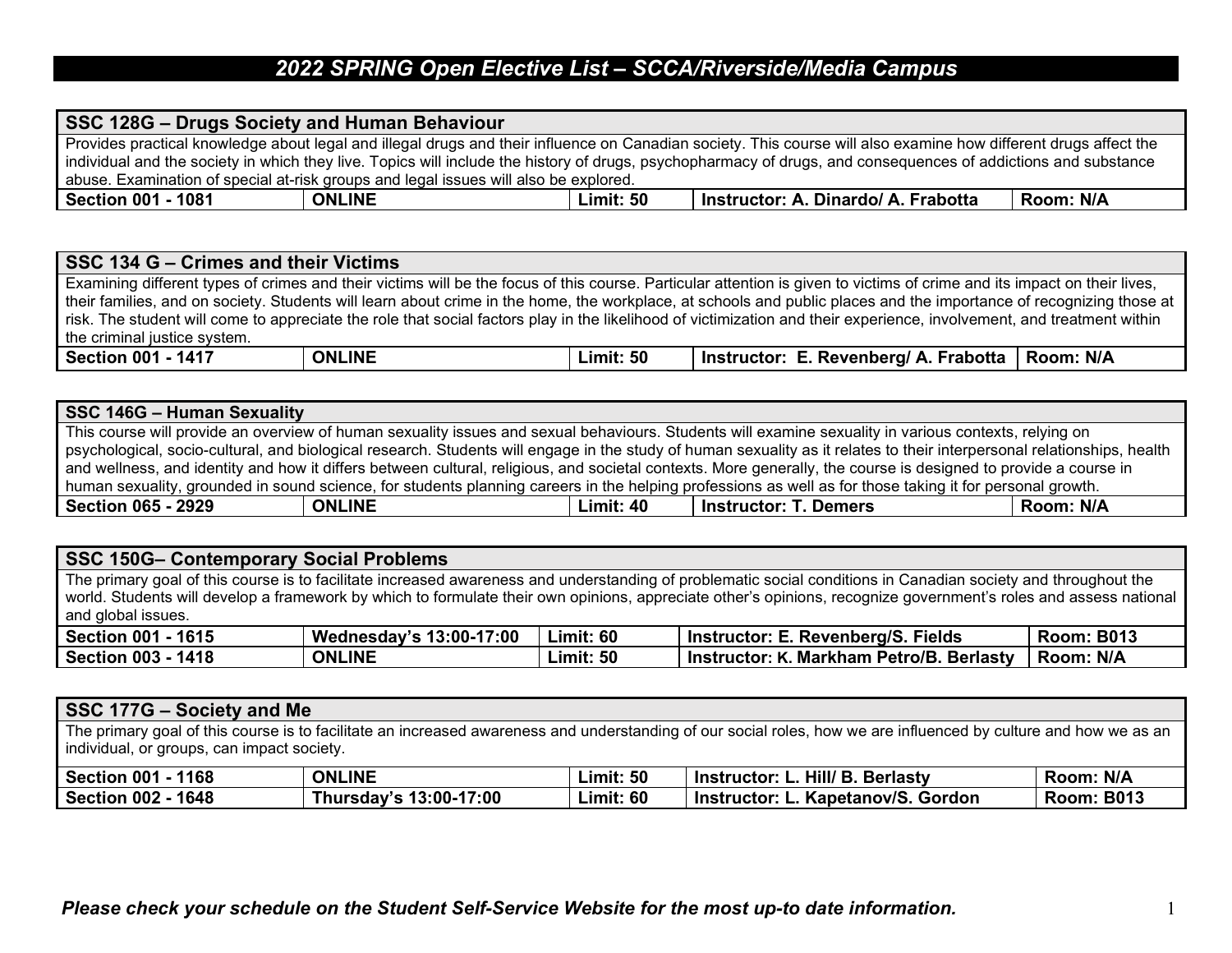### *2022 SPRING Open Elective List – SCCA/Riverside/Media Campus*

| SSC 206G - Transitioning to Canadian Culture                                                                                                                          |               |           |                                                                                                                                                                 |           |
|-----------------------------------------------------------------------------------------------------------------------------------------------------------------------|---------------|-----------|-----------------------------------------------------------------------------------------------------------------------------------------------------------------|-----------|
| This course is designed to facilitate the transition of new Canadians and international students to Canadian culture. Self reflection, class discussions, written and |               |           |                                                                                                                                                                 |           |
|                                                                                                                                                                       |               |           | l oral exercises will help students appreciate why Canada prides itself as a cultural mosaic. This General Education course also affords numerous opportunities |           |
| <sup>1</sup> for students to continue to develop their Essential Employability Skills.                                                                                |               |           |                                                                                                                                                                 |           |
| <b>Section 065 - 2987</b>                                                                                                                                             | <b>ONLINE</b> | Limit: 25 | <b>Instructor: TBA</b>                                                                                                                                          | Room: N/A |

#### **SSC 134 G – Crimes and their Victims** Examining different types of crimes and their victims will be the focus of this course. Particular attention is given to victims of crime and its impact on their lives, their families, and on society. Students will learn about crime in the home, the workplace, at schools and public places and the importance of recognizing those at risk. The student will come to appreciate the role that social factors play in the likelihood of victimization and their experience, involvement, and treatment within the criminal justice system. **Section 001 - 1417 ONLINE Limit: 50 Instructor: E. Revenberg/ A. Frabotta Room: N/A**

#### **SSC 189G – To Bee or Not To Bee? An Exploration**

Why all the bee buzz? Because bee life matters! The honeybee has been a resourceful friend and contributor to human civilizations since ancient Egypt. But beginning in 2003, worldwide alarms sounded due to the emerging bee decline. It has been predicted that 60 years after the extinction of the honeybee, there will no longer be human life on earth. We must all be part of an important crisis plan. In this course we will investigate the plight of the honeybee. We will explore their history, and what they need to continue to flourish. Their economic contribution and how they benefit society is also examined. We'll discover why these important pollinators are not only essential to their own colony, but to the agricultural industry and the human food system. Loss of honeybees would mean the collapse of the natural ecosystem. Who will care for them? … To bee or not to bee, that is the question. **Section 001 - 1082 ONLINE Limit: 50 Instructor: L. Kapetanov/A. Bake N/A**

| SSC 500G - The Incredible Human Mind                                                                                                                          |                       |                  |                                                                                                                                                               |                   |  |  |
|---------------------------------------------------------------------------------------------------------------------------------------------------------------|-----------------------|------------------|---------------------------------------------------------------------------------------------------------------------------------------------------------------|-------------------|--|--|
|                                                                                                                                                               |                       |                  | The human mind can do extraordinary things, and it can also make incredible mistakes. In this course we will figure out what's going on in both cases. What's |                   |  |  |
|                                                                                                                                                               |                       |                  | involved when we have a 'hunch' about something based on very little evidence? How can two people witness the same event and walk away with two               |                   |  |  |
|                                                                                                                                                               |                       |                  | completely different interpretations? Why do some people believe in conspiracy theories? We'll also look at the incentives that influence our behaviour,      |                   |  |  |
| sometimes in strange ways and we'll conclude the course with a look at the factors that affect our own happiness, and how we tend to confuse those factors in |                       |                  |                                                                                                                                                               |                   |  |  |
| ways that make happiness difficult for us to achieve.                                                                                                         |                       |                  |                                                                                                                                                               |                   |  |  |
| Section 001 - 1409                                                                                                                                            | <b>ONLINE</b>         | <b>Limit: 50</b> | Instructor: J. Freer/ D. Potocek                                                                                                                              | Room: N/A         |  |  |
| Section 003 - 1649                                                                                                                                            | Tuesday's 13:00-17:00 | <b>Limit: 60</b> | Instructor: J. Freer/Z. Konjicija                                                                                                                             | <b>Room: B013</b> |  |  |